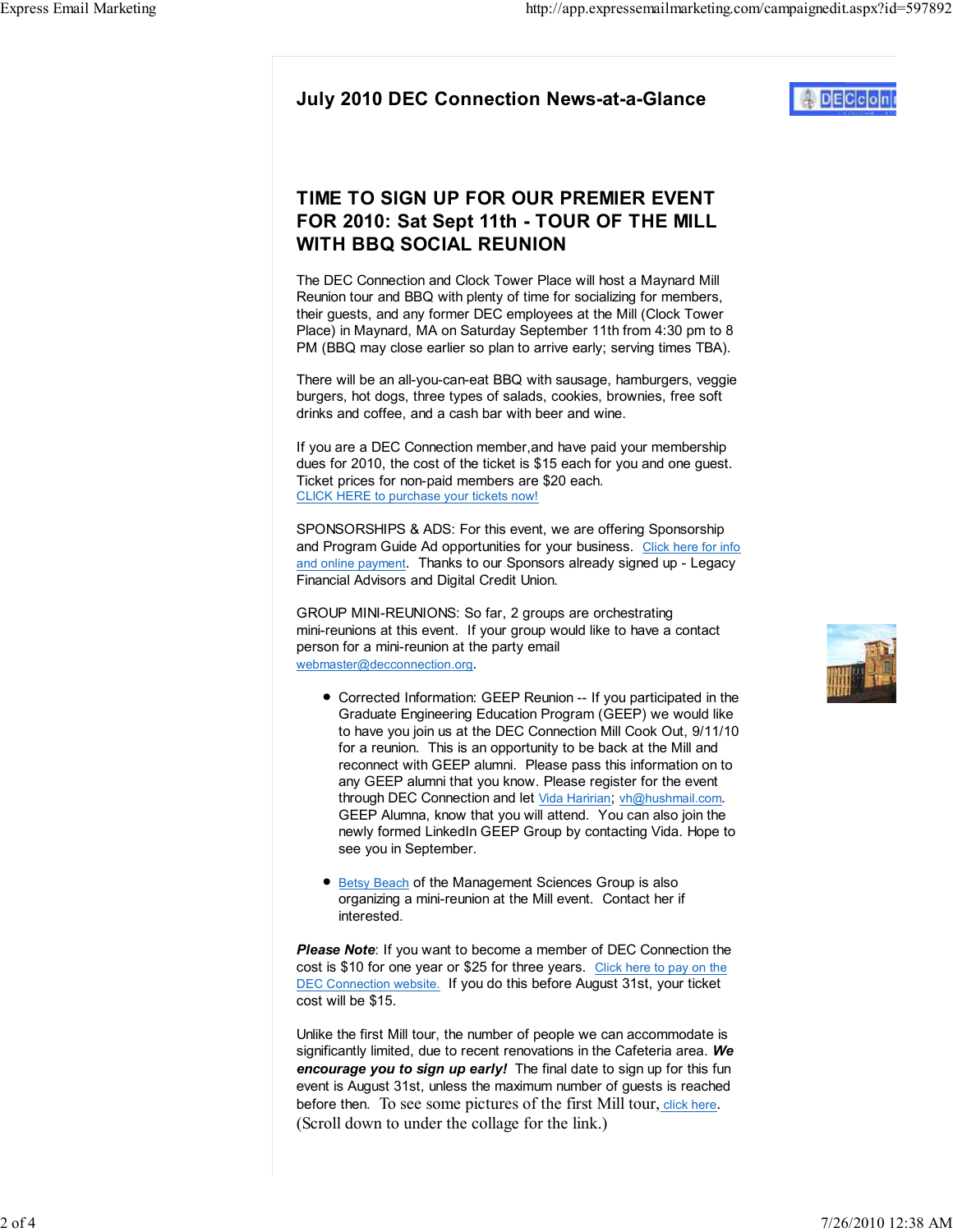# Join the Codger Cup Golf Charity Event in Stow MA -- August 30<sup>th</sup>.

Our sponsor, Legacy Financial Advisors, invites DEC Connection members, families, and friends to join the  $4<sup>th</sup>$  Annual Codger Cup Tournament on August 30<sup>th</sup>at the Wedgewood Pines Country Club in Stow, MA. Click on this link for details. To register, call 1-800-427-9781. Don't miss this event if you love to golf. The proceeds will go to a spinal injury fund in honor of Zack Weinstein of Needham, who, after being paralyzed, has overcome incredible challenges to finish college and become an actor on the new TV show Glee. For an inspiring story go to http://www.myfoxboston.com/dpp/entertainment/needhams-zack-weinsteinappears-on-glee-20100511

### Report of DEC Connection Italy Trip

Thanks to Nancy Kilty and Alessandro Peruzzetto for their report and photos of the May DEC Connection trip to Italy click here to access.

DECconnection Newsbytes - Members please send news you'd like to share to: webmaster@decconnection.org.

- Bob Nealon writes: I continue to benefit from the wonderful experiences that we shared at Digital. I provide consulting and business advisory services to a wide range of clients and have been doing so for the past 10 years. My year around home is in Pocasset on Cape Cod where I am involved in various community groups. In addition, I am very engaged in the activities of my children and grandchildren. Contact me at 508-361-4849.
- Don Byrne is a partner in the consulting company North River Solutions. He will be emceeing a free webinar sponsored by ContinuityCompliance.org and several professional organizations on Tues., July 27 at 11 AM Eastern time: Career Options and the PS-Prep Program and invites you to listen in.
- Send in your NewsBytes for next month! Keep 'em coming!

#### Membership Updates - welcome to our new & renewing members since last e-news in May:

- **Renewing Member: Priscilla Killian**
- New Members: Luis Burgos, Rita Foley, Robert Lane, William Meserve, Bob Nealon, Bill Parke, Steve Taylor, and Richard Treadway
- Welcome to all we hope to see and hear you at our events this year.

Sad News Department: Condolences to friends of John P. Shanklin,